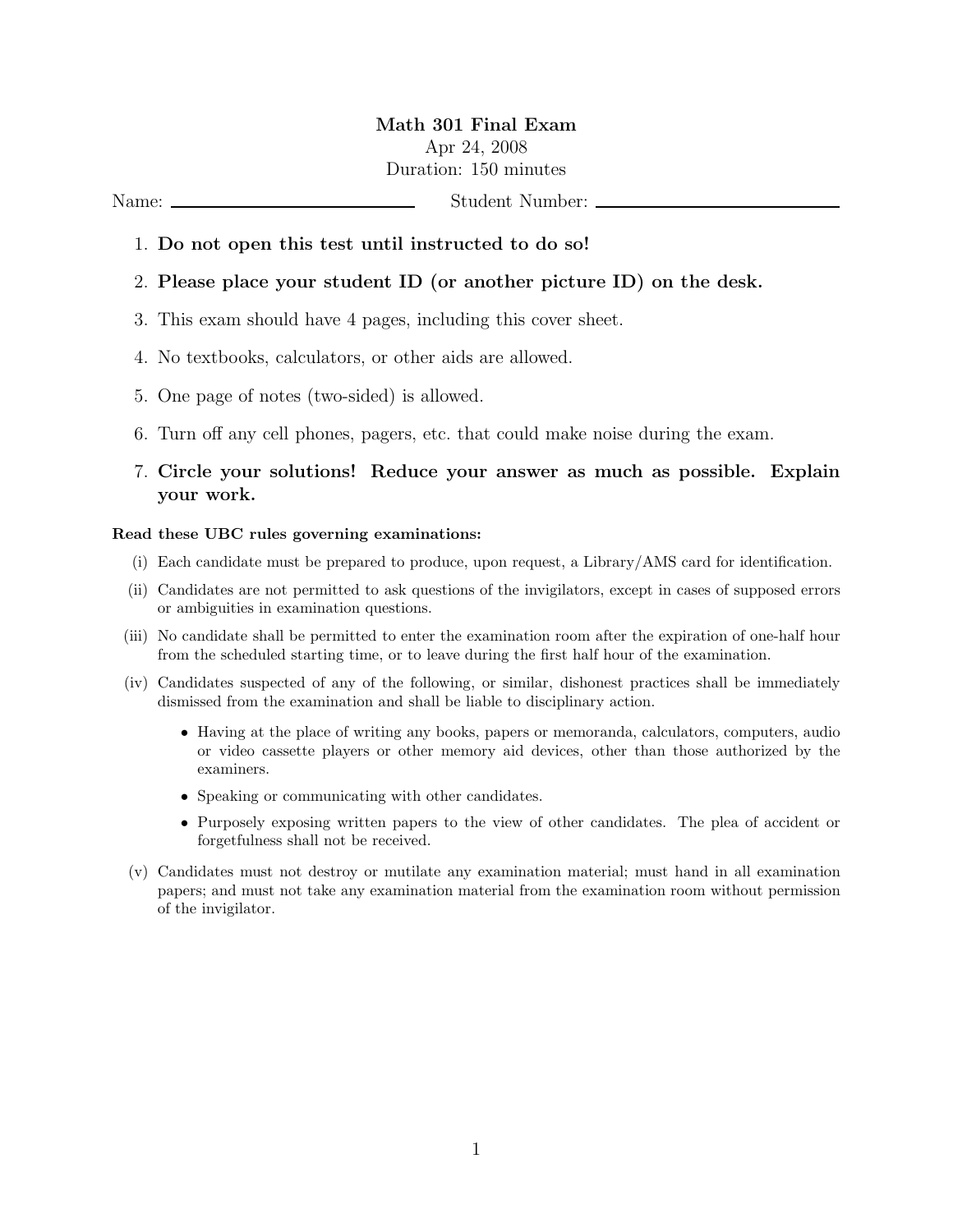1. (15 points) Evaluate the principal value integrals.

(a) 
$$
I_1 = \int_{-\infty}^{\infty} \frac{e^{2ix}}{x - i} dx
$$
  
\n(b) 
$$
I_2 = \int_{-\infty}^{\infty} \frac{\cos 2x}{x - i} dx
$$

2. (15 points) We define a *fixed point* of a function  $f(z)$  to be any  $z_0$  for which  $f(z_0) = z_0$ and recall that a Möbius transformation is a function  $M(z)$  of the form

$$
M(z) = \frac{az+b}{cz+d}
$$

subject to the requirement  $ad \neq bc$ .

(a) Find conditions on a, b, c, d that guarantee that every point  $z \in \mathbb{C}$  is a fixed point of  $M(z)$ .

(b) Construct a Möbius transformation  $M(z)$  with  $c \neq 0$  that has a fixed point at  $z_0 = 1 + i$ , and no other fixed points.

(c) Assuming  $c \neq 0$ , specify the minimum and maximum numbers of fixed points that  $M(z)$  can have. (Justify your answer.) Interpret your answer geometrically.

3. (15 points) Let D be the part of the complex plane satisfying  $\text{Im}(z) > 0$  and  $|z - i| < a$ where  $0 < a < 1$ .

(a) Find a conformal map of D onto a region bounded by concentric circles centered at the origin.

(b) Find a solution of Laplace's equation  $\nabla^2 \phi = 0$  on the region D subject to the boundary condition that  $\phi = 1$  on the circle  $|z - i| = a$  and  $\phi = 0$  on the line  $\text{Im}(z) = 0.$ 

(c) Now consider the case  $a = 1$  so the circle touches the real axis in the *z*-plane. Verify that the corresponding solution of Laplace's equation is given by

$$
\phi(x, y) = 1 - \text{Re}\left[\frac{z - 2i}{z}\right] = \frac{2y}{x^2 + y^2}
$$

where  $z = x + iy$ .

(d) Is it possible to obtain the formula of part (c) by taking the limit  $a \to 1$  in the solution of part (b)? Explain why or why not on physical grounds.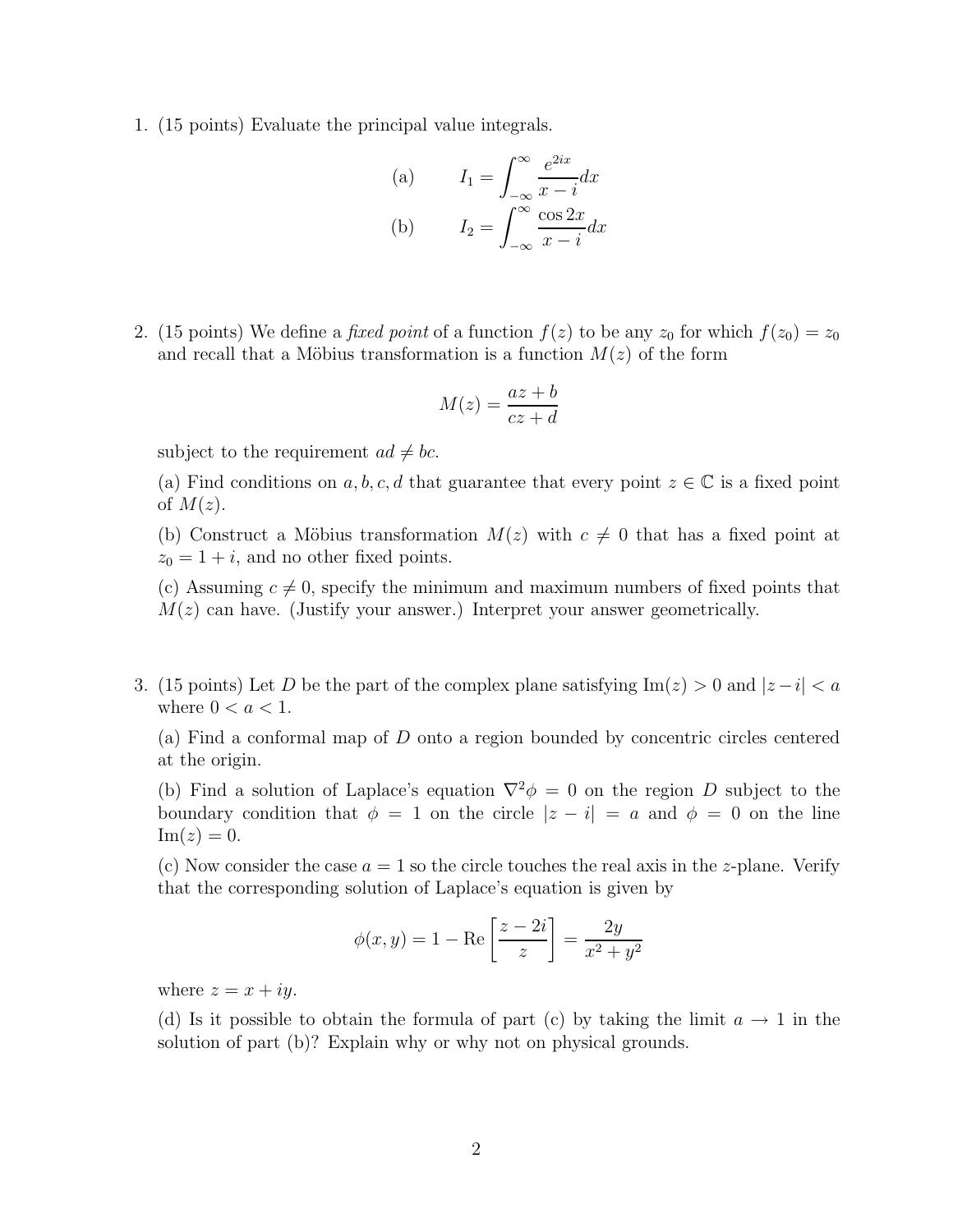4. (15 points) Consider the following initial value problem:

$$
y^{(4)} + ky''' + y'' + y' = e^{-t}, \quad k \ge 0
$$
  
with 
$$
y(0) = 1, y'(0) = y''(0) = y'''(0) = 0.
$$

(a) Calculate  $Y(s)$ , the Laplace transform of the solution  $y(t)$ .

(b) Let  $k = 2$ . Prove that  $y(t)$  is bounded. Hint: use Nyquist criterion/argument principle.

5. (10 points) Use the Fourier transform to solve the diffusion equation:

$$
u_t = Du_{xx} \quad -\infty < x < \infty, \quad t > 0
$$
\n
$$
u(x, 0) = f(x)
$$
\n
$$
u(x, t) \to 0 \quad \text{as } |x| \to \infty.
$$

You can freely use the following result for the Fourier Transform of a Gaussian function:

$$
f(x) = \frac{1}{\sqrt{2\pi}\sigma}e^{-x^2/\sigma^2}
$$

$$
\hat{f}(k) = e^{-\sigma^2 k^2/2}
$$

- 6. (10 points) Let  $P(z)$  and  $Q(z)$  be two polynomials such that  $deg(Q) \geq 2 + deg(P)$ . Suppose  $\{z_1, \ldots, z_n\}$  is the set of all distinct poles of  $P(z)/Q(z)$ .
	- (i) Show that

$$
\sum_{j=1}^{n} \text{Res}\{P(z)/Q(z); z_j\} = 0.
$$

- (ii) What is  $\text{Res}\{P(z)/Q(z);\infty\}$ ?
- 7. (10 Points) Calculate the Fourier transform of

$$
f(t) = \begin{cases} e^{-2t}\cos(t) & t \ge 0\\ 0 & t < 0. \end{cases}
$$

Hint: Use the connection between Fourier and Laplace transforms.